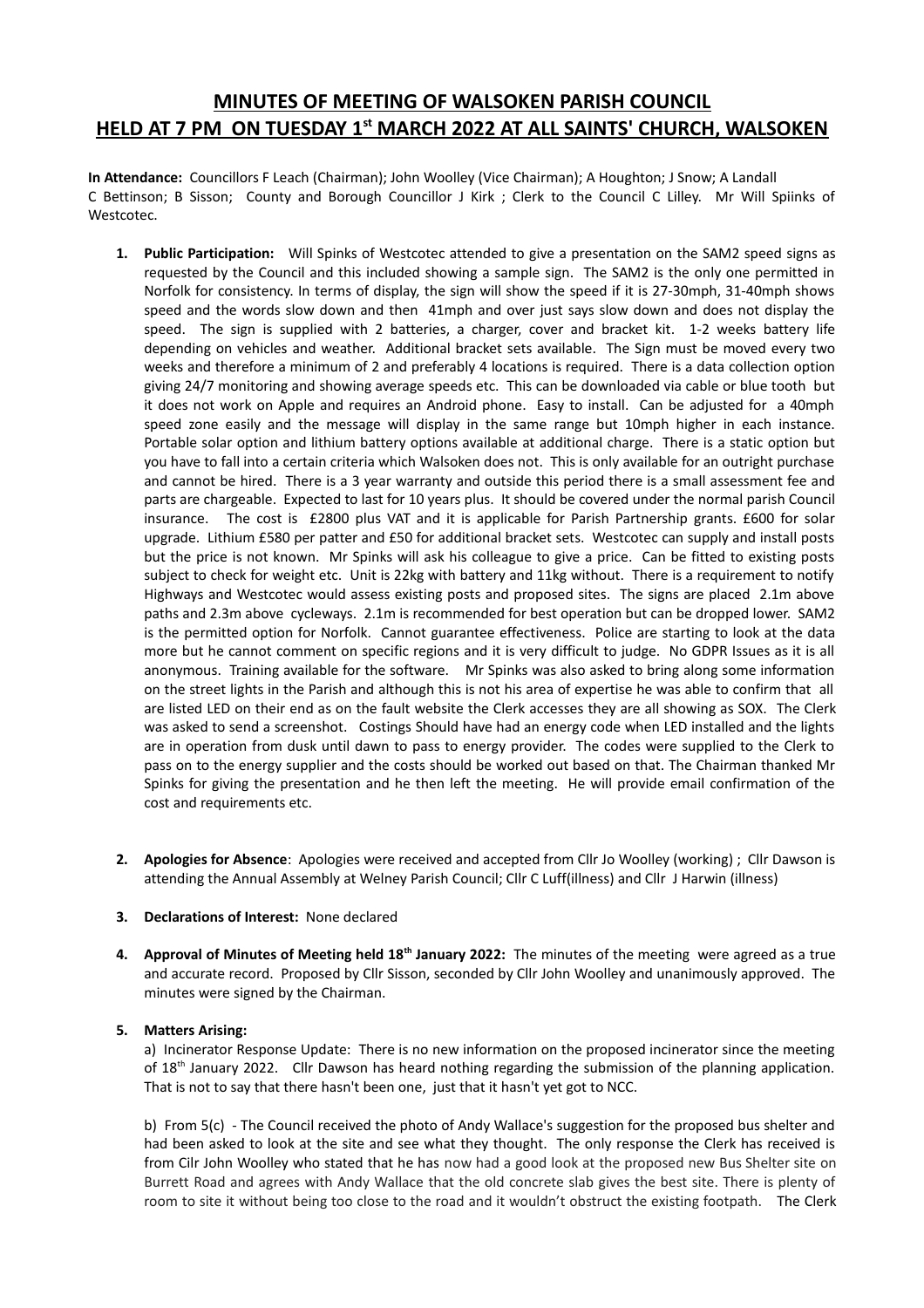will look at the various different types of bus shelter available. It needs to be the other way round to shelter people from the prevailing wind. The Clerk will find prices and ask for Andy Wallace's approval and recommendation on type of shelter.

c) From 5(h) - Cllr Houghton has set up 3 dedicated emails for those Councillors who wanted them and the Clerk has published these on the website. The clerk clarified whether these are just for use by the parishoners or whether they also wanted her to update and use them for correspondence purposes going forwards. Cllr Sisson and Cllr Landall only want them for parishoners use and the Clerk should continue to correspond via their existing email. Cllr Houghton has asked for his to be the new one and the Clerk has updated her records.

d) From 5(a) - Chapnall Road Bus Shelter Opening – The clerk contacted Linda of VIP Hair (host of the difibrillator) in accordance with previous minutes and she suggested either 12<sup>th</sup> or 26<sup>th</sup> March and the Clerk emailed the Councillors to see if there was a preference, which there was not. The latter date was selected in the hope of warmer weather and this has been arranged with Linda for 2pm. Linda is going invite clients to come along. The Clerk has contacted the local press and is waiting to hear back. Cllr Houghton will forward the email for Sarah Cliss as she is the local reporter. The Clerk asked what form will the opening take and it is agreed that there will be ribbon to cut. Cllr Kirk suggested that the Lynn News has a freelance reporterr. Scissors and ribbon.

e) From 12(b) – The clerk has contacted NCC regarding Cllr Luff's potential resignation. She was advised that he would normally be expected to remain until the AGM in May but also that the measurement is as the crow flies rather than by road and that if the Cllr is keen to stay then such a small discrepancy in distance is unlikely to really cause a problem. Cllr Luff happy to stay and the Council agreed to continue on that basis as from one point of the Parish it is believed that Cllr Luff will remain within the boundary.

**6. Planning:** The clerk reported on the planning information which has been circulated and was noted.

# **7. Finance:**

a) The schedule of payments as attached to the original minutes has been circulated. The clerk explained that the adjustment showing on the account is caused by an overpayment to Npower of 20p in January 2022. She anticipates that this will be accounted for on the next bill from Npower and the account will then correct. Cllr Houghton proposed the payments be accepted and Cllr Snow seconded. In respect of the ICO payment, there is no facility to pay it online into the bank as they don't give payment details. The Clerk will pay it using her card and it will be reimbursed to her. The Council agreed to set up a Direct Debit for this payment moving forwards as there is a £5 per annum saving and it is the most efficient way to pay. The Clerk will set this up and it will commence in 2023 as it is too late for this payment which is due on 9<sup>th</sup> March. This was proposed by Cllr Snow and Seconded by Cllr Bettinson. The Clerk confirmed that the application for the precept has been submitted as agreed at the January meeting and that payment is due before 30<sup>th</sup> April 2022. A query was raised with regard to the end of year forms and it was not clear if they would be sent automatically. The Clerk has since checked and can confirm that the forms will be sent automatically via an email with a link for download and they usually arrive during the last week of March. The Council approved the appointment of Keven Brooks for the internal audit and the Clerk will contact him to check how and when he wishes to proceed with timescales and paperwork.

| PAYMENTS TO BE MADE ONLINE or by<br><b>CHEQUE</b> | <b>DETAILS</b>                                 | <b>NET AMOUNT</b> | VAT    | <b>TOTAL</b> |
|---------------------------------------------------|------------------------------------------------|-------------------|--------|--------------|
| Mrs C Lilley                                      | Net Salary 28.02.22 - 24.04.22                 | £0.00             | £0.00  | £0.00        |
| Mrs C Lilley                                      | Expenses                                       | £0.00             | £0.00  | £0.00        |
| Mrs C Lilley                                      | Reimbursements                                 | £0.00             | £0.00  | £0.00        |
| <b>HMRC</b>                                       | Income tax Mrs C Lilley 22 Nov 21 to 15 Jan 22 | £0.00             | £0.00  | £0.00        |
| <b>KLBC</b>                                       | Dog bin emptying 01.03.21-28.02.22             | £164.67           | £32.93 | £197.60      |
| <b>NALC</b>                                       | Annual Subscription 2022/23                    | £278.01           | £0.00  | £278.01      |
| Westcotec                                         | Street Light Maintenance March 22              | £15.48            | £3.10  | £18.58       |
| CIIr F Leach                                      | Replacement Litterpick Sticks                  | £10.82            | £2.17  | £12.99       |
| CIIr F Leach                                      | Litterpick Binbags                             | £28.00            | £0.00  | £28.00       |
| King's Lynn IDB                                   | Agricultural Drainage Rates 01.04.22-31.03.22  | £58.47            | £0.00  | £58.47       |
| Npower                                            | Electricity Supply 01.01.22-31.03.22           | £276.72           | £13.84 | £290.56      |
| Westcotec                                         | Street Light Maintenance April 2022            | £15.48            | £3.10  | £18.58       |
| Norfolk CC                                        | Allotment 11.10.21-05.04.22                    | £780.00           | £0.00  | £780.00      |
|                                                   |                                                |                   |        | £0.00        |
|                                                   | <b>TOTAL OF PAYMENTS</b>                       | £1,627.65         | £55.14 | £1,682.79    |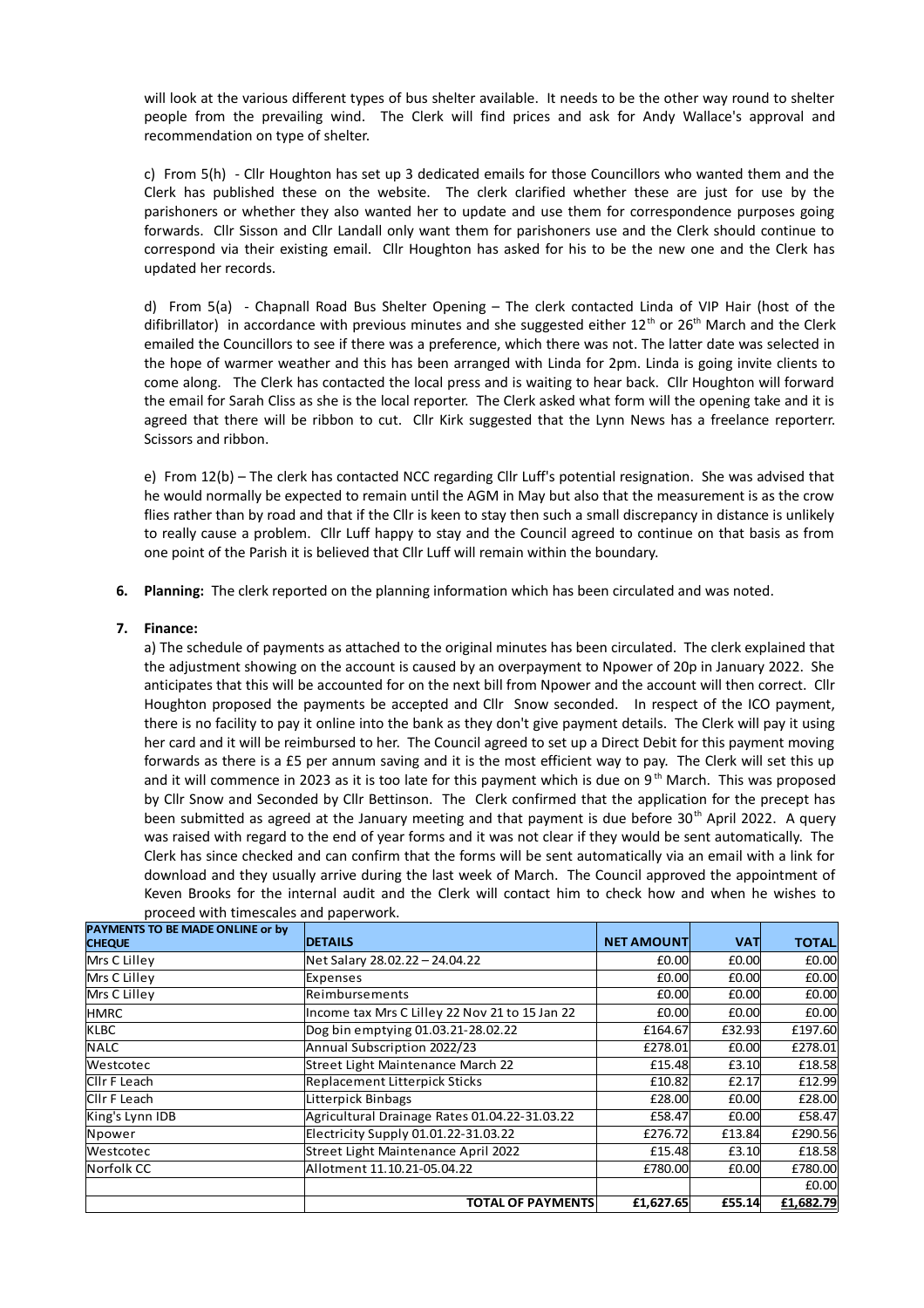b) The Clerk presented the updated Asset Register for 2022/23 to be agreed by the Council which had been sent out prior to the meeting. The changes to the register are the replacement bus shelter on Chapnall Road which has a nominal value of £1 on the asset register, and the replacement laptop. The old laptop is currently still on the list as it is being retained for now although no longer in use. The Asset Register was agreed , proposed by Cllr Houghton and seconded by Cllr Sisson. The clerk will update the website with the new Asset Register and will also find out if she needs to notify the insurance about the new bus shelter.

c) The Clerk reported that the Council's contract with Westcotec for the street light maintenance ended on  $31<sup>st</sup>$  January 2022. Due to an oversight she had not contact Westcotec prior to this time but they had also not sought to renew with the Council. A new quote was provided by Westcotec and in the meantime the Clerk negotiated with Westcotec that they would continue the current rate until the meeting of  $1<sup>st</sup>$  March and that the new rate would commence thereafter. The quote offers £195.50 for a 1 year maintenance charge or a 5% discount if taken for 3 years making an annual charge of £185.73 which equals £15.48 per month. Currently the Council is paying £13.46 per month. All prices exclude VAT. The Council discussed the quote and it was agreed that the 3 year contract would be accepted. This was proposed by Cllr John Woolley and seconded by Cllr Houghton

## **8. Highway Matters:**

The clerk reported on current outstanding highways matters as contained in the report as circulated and this was noted.

a) The clerk has heard nothing further about the passing space but the road is closed currently for 7 weeks from 14.02.22 and it will not be possible for the work to be carried out until this is completed. Clerk will contact Andy Wallace prior to the next meeting for an update if the work is still outstanding.

b) Westcotec presented re the SAM2 sign under item 1. The Council discussed the viability of purchasing the sign at this stage of the meeting. It was agreed that the sign would need approval from County Council highways on location and Cllr Kirk advised that the police may also have an opinion. Westcote will assess locations and Cllr Kirk believes you can leave them for 6 weeks rather than 4. A minimum of 2 locations is needed but they could be turned around and that would count as a second location. The Clerk will put this item back on agenda for next meeting to send out quote from Westcotec. Cllr Kirk thinks his members allowance might cover a contribution. The point of who would take it on was raised as if no one is willing to deal with moving the sign and charging the batteries it is not viable. The Councillors will think about this and state their willingness and ability to help at the next meeting as there would be no point considering it further if there are no volunteers. Concerns were raised over vandalism but it would be insured.

**9. Street Lighting:** See 7(c) regarding the new contract.

#### **10. Allotments and Rent Review:** Nothing to report

#### **11. Churchyard Matters:**

a) The post on the gates has been hit and it is now loose at the base. There is a mark on the post and it was caught by the back of the lorry. It is out of alignment and needs re-setting but the post itself looks OK. It has been hit from the inside. FDC had come in to do some tree work on 25<sup>th</sup> February and it appears to have happened then. The Clerk will contact Simon Bell at FDC. There is going to be a cost to repair as the hinges are not adjustable. The small gate wont close properly and large gate needs considerable force to open. Action Point: Cllr Landall will send the Clerk photos to send to the Council.

**b) A s**ignificant number of branches fall through the recent storms but there was no damage. Cllr Landall cut a lot of it up and gathered it and idverde collected the debris promptly.

#### **12. Correspondence:**

a) The clerk wrote to Mr Peeling as requested and received a response which she read to the Council.

b) The clerk received a further email about the proposed cycle route asking if the first had been received as there had been no response. The Council agreed at the last meeting that they would not respond but in light of the further contact the Clerk replied with a single line stating that the original email had been received and that it was presented to the Council at their last meeting. Nothing further has been heard.